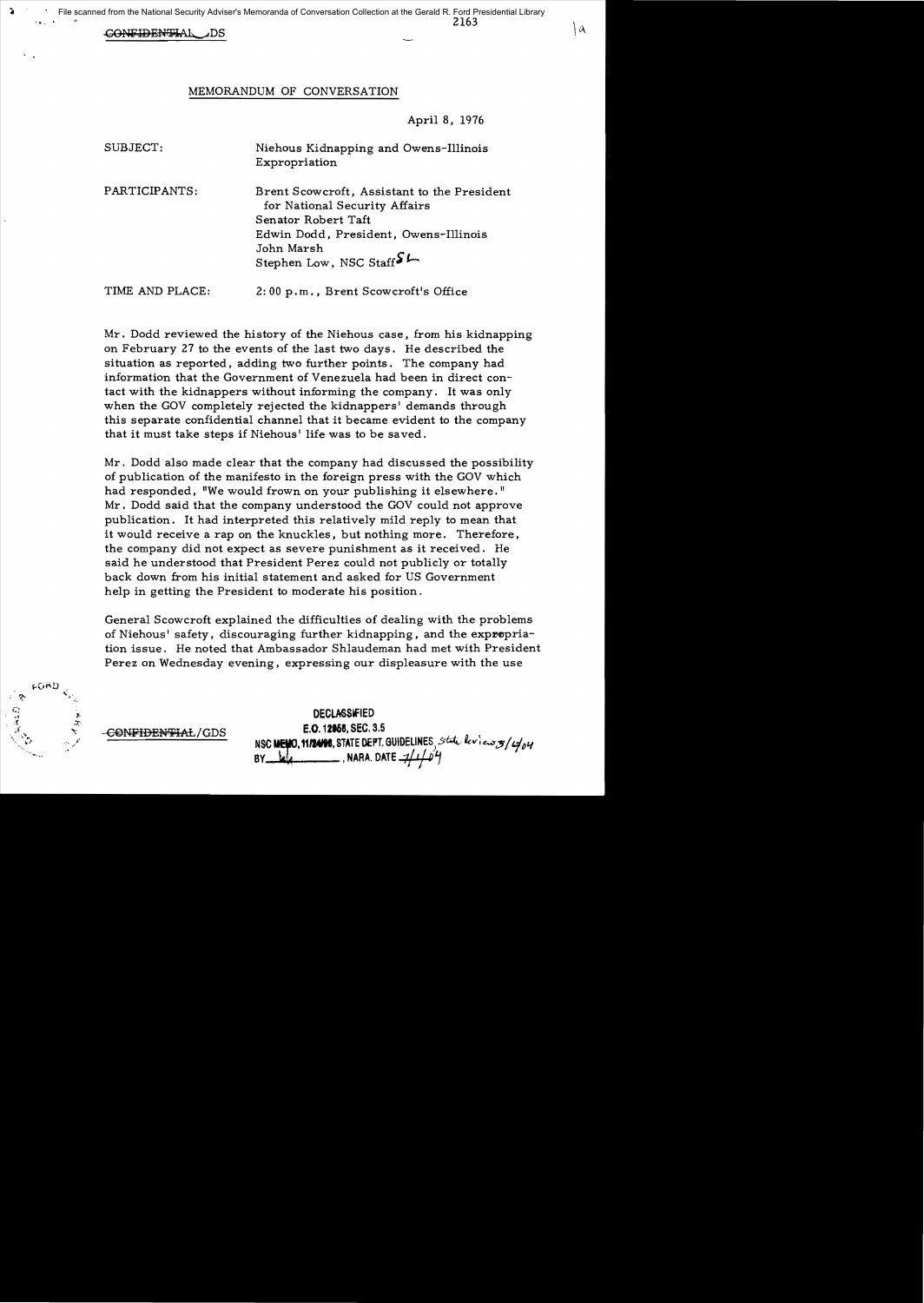### CONFIDENTIAL

 $\sum_{i=1}^{n}$  $\ddotsc$ 

> of expropriation as a sanction against the company. He noted, however, President Perez felt very strongly the need to react firmly against terrorism but said that Perez had told the Ambassador that he had no desire to persecute Owens-Illinois. He told Mr. Dodd that we understood the company's problem and would be as helpful as possible.

Senator Taft asked whether expropriation for this purpose would not encourage further kidnapping and terrorism. The General fully agreed and noted that our Ambassador had made this point to President Perez.

Mr. Low pointed out the danger of any publicity being given to US representation to President Perez which would make it more difficult for him to back away from his initial position.

GONFIDENTIAL

2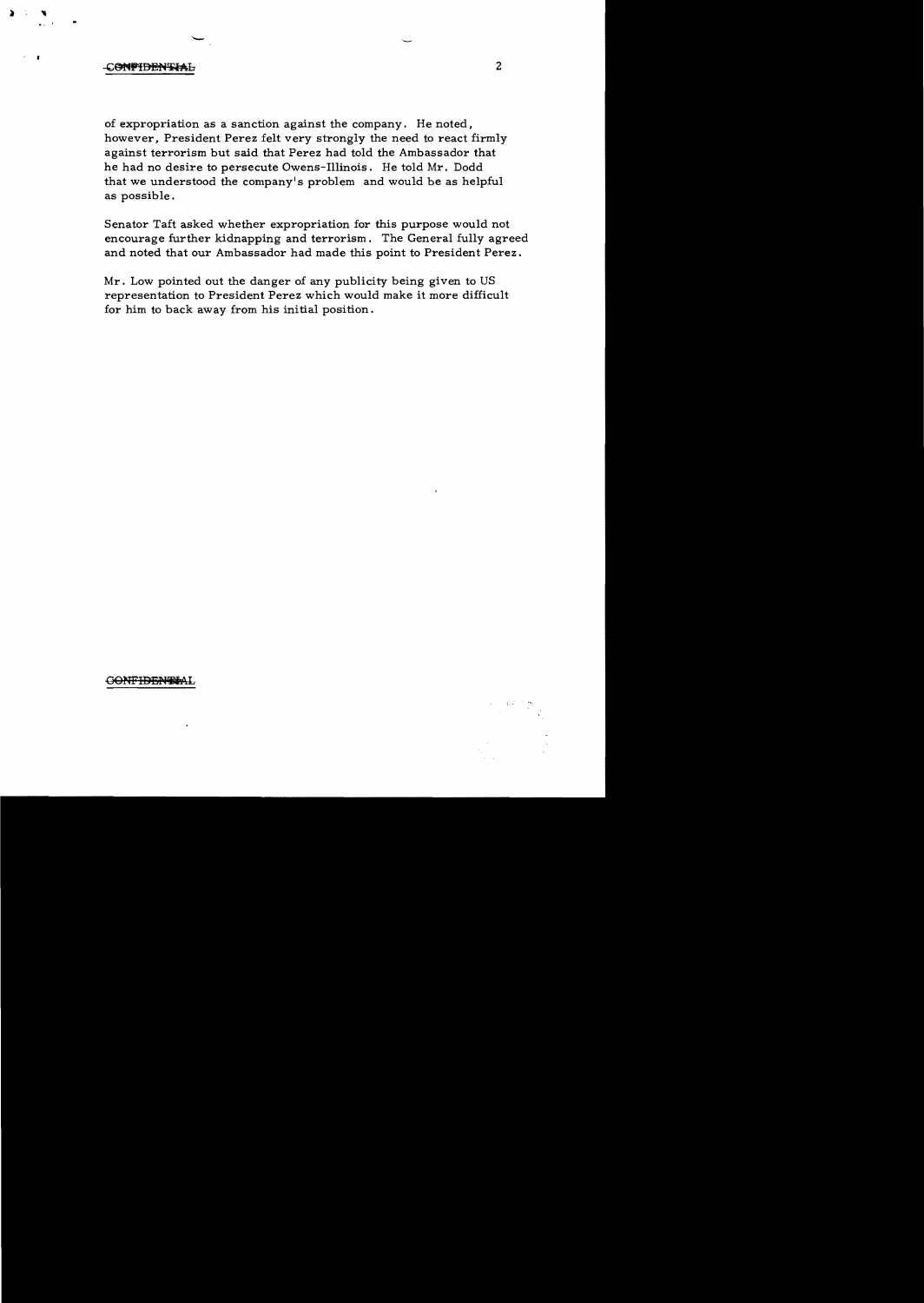# NATIONAL SECURITY COUNCIL

## CONFIDENTIAL/GDS

ACTION April 13, 1976

MEMORANDUM FOR:

BRENT SCOWCROFT

STEPHEN LOWEL FROM:

SUBJECT:

Niehous Kidnapping and Owens-Illinois Expropriation

Attached is a memorandum of conversation covering your meeting with Edwin Dodd, the President of Owens-Illinois, and Senator Taft.

RECOMMENDATION:

That you approve the memorandum.

Approve Disapprove

CONFIDENTIAL/GDS

 $\mathcal{U}$  $1/104$